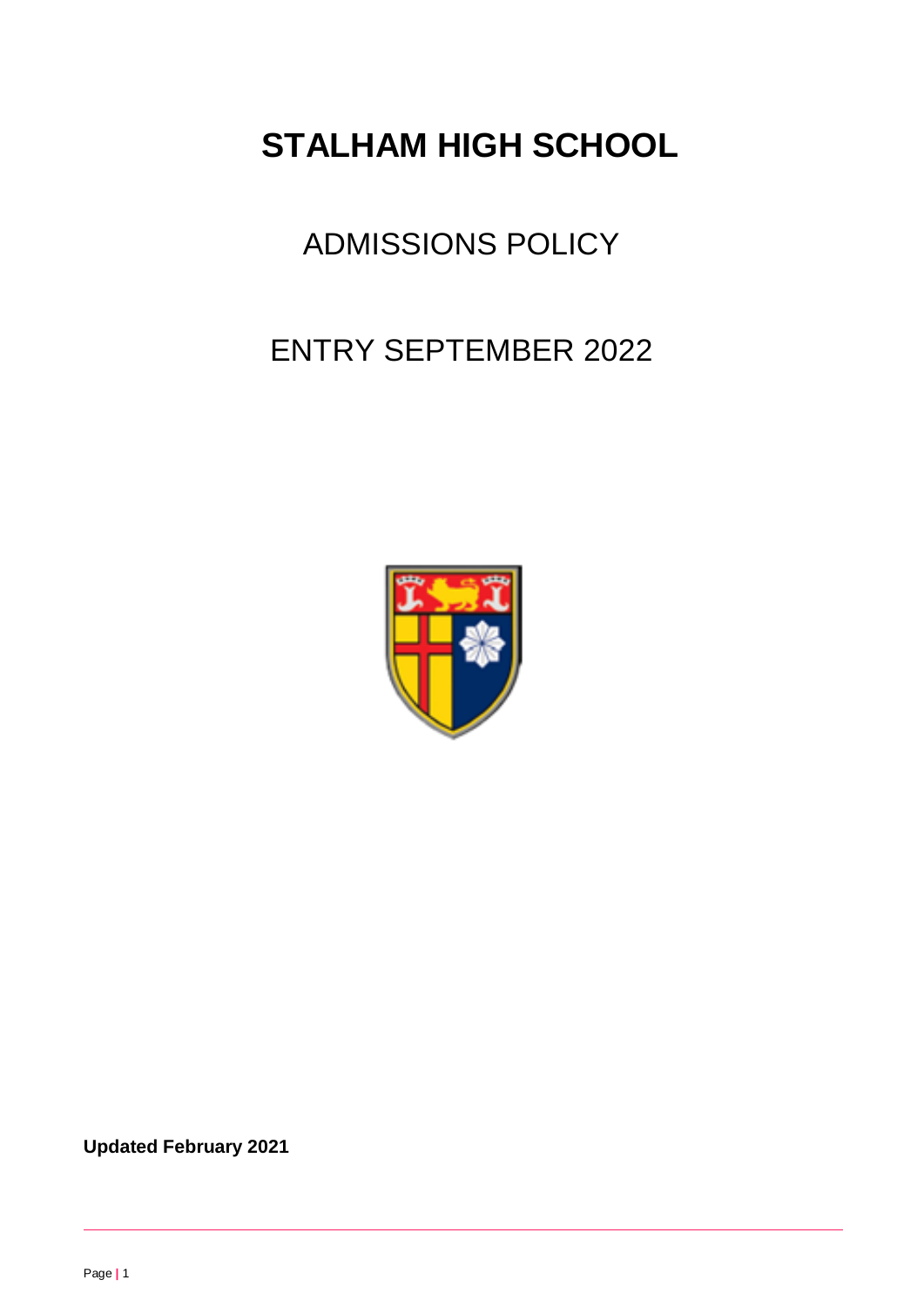Approved: February 2021 Review: annually Next Review: February 2022 Owner: Dr A Richardson Lead: Dr A Richardson

## **Contents**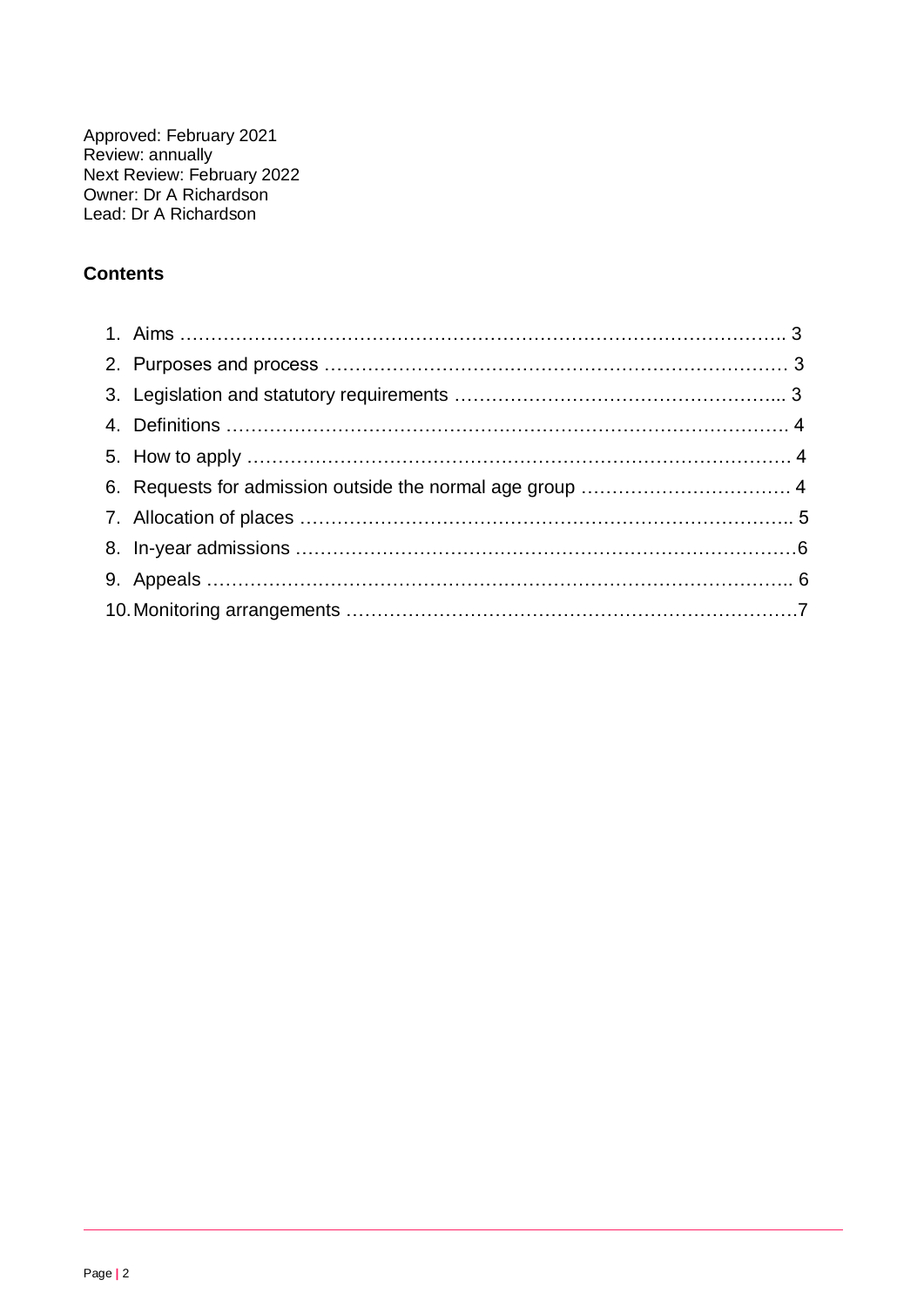## **1. Aims**

This policy aims to:

- Explain how to apply for a place at the School:
- Set out the School's arrangements for allocating places to the students who apply;
- Explain how to appeal against a decision not to offer your child a place;
- Reflect and sustain the values of the NNAT:
- Promote equal opportunities and inclusivity;
- Ensure all applicants for admission are treated equitably;
- Meet legal obligations and duties;
- Acknowledge the community nature of the Trust and also Stalham High School's role in serving children outside its official catchment.

## **2.Purposes and process**

The process for admissions is designed so that:

- It is clear and transparent;
- Parents find it easy to work with and feel supported through it;
- Parental confidence in the Trust is enhanced:
- It best meets the aspirations of parents;
- The admissions process is completed efficiently;
- Offers are focused on those who genuinely want a place;
- Liaison with all Authorities is effective;
- It encourages admission at each point of entry.

## **3. Legislation and statutory requirements**

This policy is based on the following advice from the Department for Education (DfE):

- [School Admissions Code](https://www.gov.uk/government/publications/school-admissions-code--2)
- [School Admission Appeals Code](https://www.gov.uk/government/publications/school-admissions-appeals-code)

As an academy, the School is required by its funding agreement to comply with these codes, and with the law relating to admissions as set out in the [School Standards and Framework Act 1998.](http://www.legislation.gov.uk/ukpga/1998/31/contents)

This policy complies with our funding agreement and articles of association.

## **4. Definitions**

The **normal admissions round** is the period during which parents can apply for state-funded school places at the school's normal point of entry, using the common application form provided by their home local authority.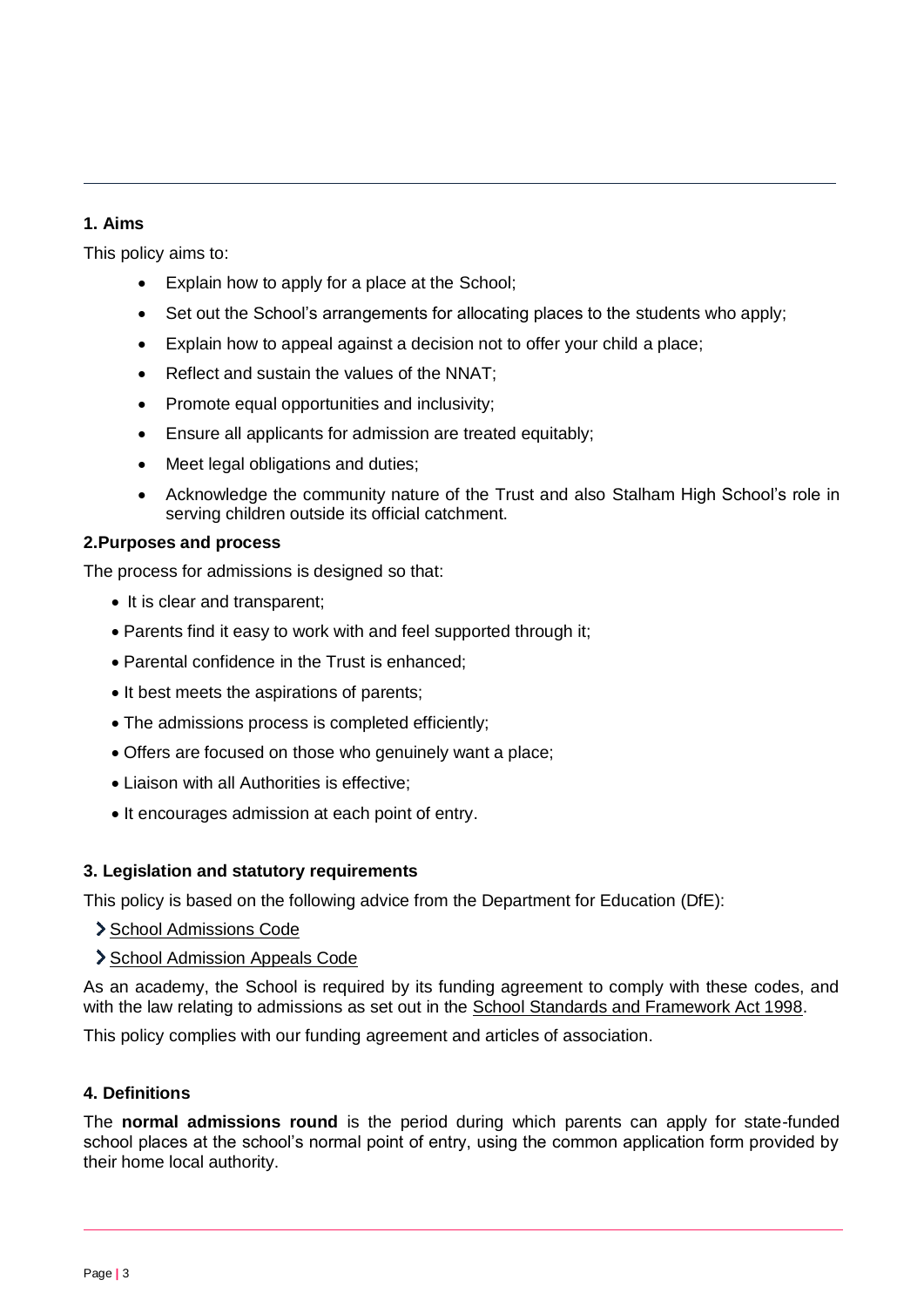**Looked after children** are children who, at the time of making an application to a school, are:

- $\geq$  In the care of a local authority, or
- Being provided with accommodation by a local authority in exercise of its social services functions

**Previously looked after children** are children who were looked after, but ceased to be so because they:

- Were adopted under the Adoption Act 1976 or the Adoption and Children Act 2002, or
- Became subject to a child arrangements order, or
- > Became subject to a special quardianship order

#### **5. How to apply**

For applications in the normal admissions round you should use the application form provided by your home local authority (regardless of which local authority the schools are in). You can use this form to express your preference for a minimum of 3 state-funded schools, in rank order.

You will receive an offer for a school place directly from your local authority.

#### **6. Requests for admission outside the normal age group**

Parents are entitled to request a place for their child outside of their normal age group.

Decisions on requests for admission outside the normal age group will be made on the basis of the circumstances of each case and in the best interests of the child concerned. In accordance with the School Admissions Code, this will include taking account of:

- > Parents' views:
- $\sum$  Information about the child's academic, social and emotional development:
- Where relevant, their medical history and the views of a medical professional;
- Whether they have previously been educated out of their normal age group;
- Whether they may naturally have fallen into a lower age group if it were not for being born prematurely;
- > The headteacher's views.

Wherever possible, requests for admission outside a child's normal age group will be processed as part of the main admissions round. They will be considered on the basis of the admission arrangements laid out in this policy, including the oversubscription criteria listed in section 6. Applications will not be treated as a lower priority if parents have made a request for a child to be admitted outside the normal age group.

Parents will always be informed of the reasons for any decision on the year group to which a child should be admitted. Parents do not have a right to appeal if they are offered a place at the school but it is not in their preferred age group.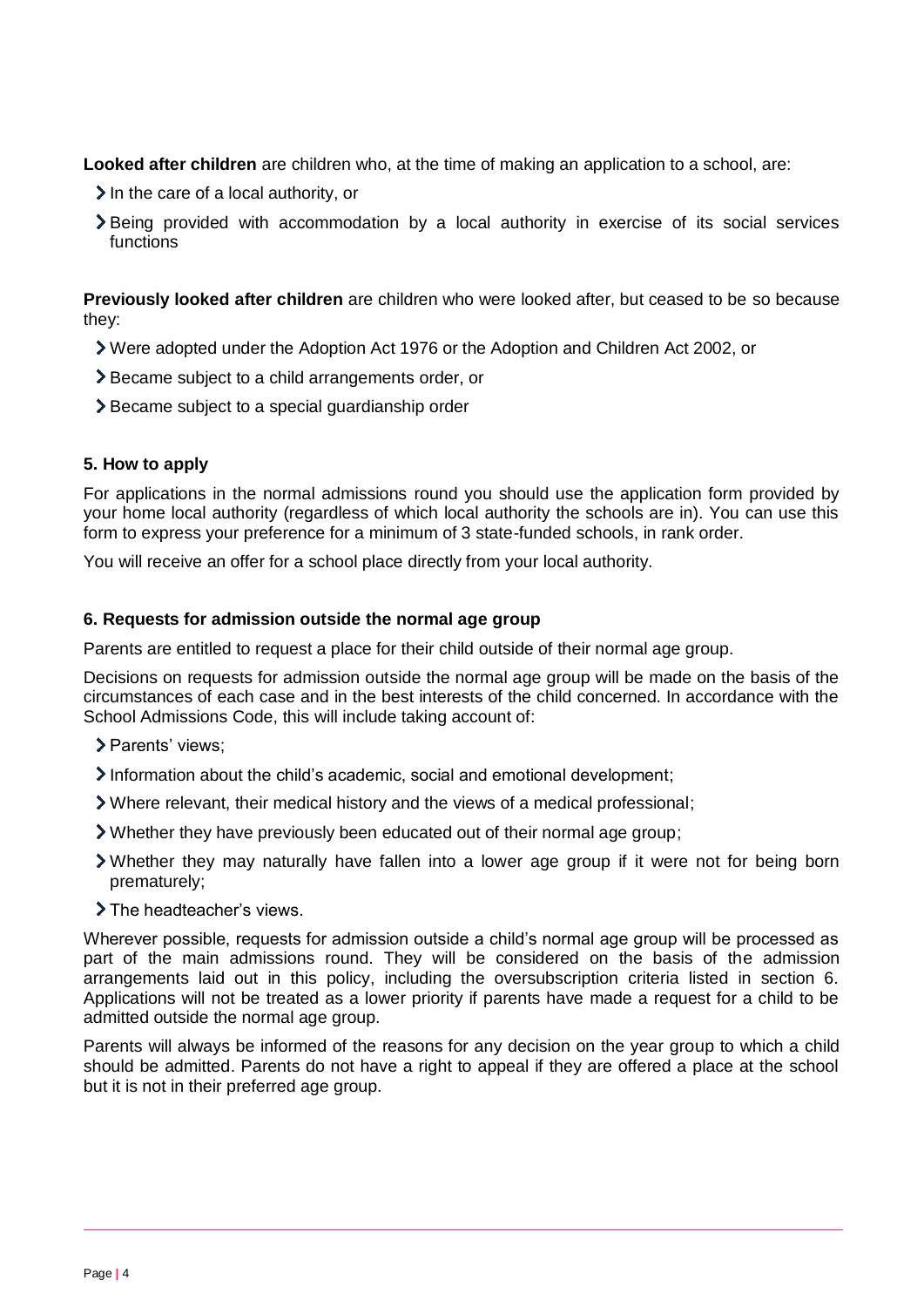## **7. Allocation of places**

#### **7.1 Admission number**

The school has an agreed admission number of 100 students for entry in Year 7. The figure set will not be for the Multi Academy Trust as a whole but for each school within it.

Stalham High School reserves the right to make offers above PAN if this is considered necessary to more effectively meet parental preferences.

#### **7.2 The criteria for allocation**

#### **Year 7 places are, therefore, awarded in order of priority:**

1. Looked after and previously looked after children:

2. Children with medical needs for whom advice from a medical practitioner or psychologist has been provided in support of admission to the school.

3. Catchment: children living within the School's defined catchment.

4. Siblings: students whose brother or sister attends the School and are expected to continue to do so in the following school year. This also includes half-brothers/sisters and unrelated children living together as part of one household.

5. Partner/feeder primary schools: pupils not resident within the catchment area but attending a primary school within it. Partner primary schools are; Stalham Academy, Catfield Primary School, Happisburgh Primary School and Ludham Primary School.

6. Students who attend associate partner schools in the Trust; Antingham and Southrepps Primary, Cromer Junior School and Gresham Village School.

7. Children of staff members: provided they have been employed for a minimum of two years and/or are recruited to fill a vacant post for which there is a demonstrable skills shortage.

If there are more applications than places then places will be offered on the basis of distance: all other students based on distance from the School measured using an Ordnance Survey address point system which measures straight line distances in miles from the School to the place of residence.

- Late applicants will be considered after offers have been made using the above criteria.
- The admissions criteria apply regardless of the Local Authority area in which students live. If a child lives at more than one address full details of the arrangements must be included on the application form to enable Governors to decide which address to use for admission purposes.
- Where the School can accommodate some but not all students qualifying for one of the preceding criteria priority will be given to students having regard to the subsequent criteria.
- If the School/Trust is named in a statement of educational needs/ Education, Health & Care plan the Governors will admit the child to the School as required.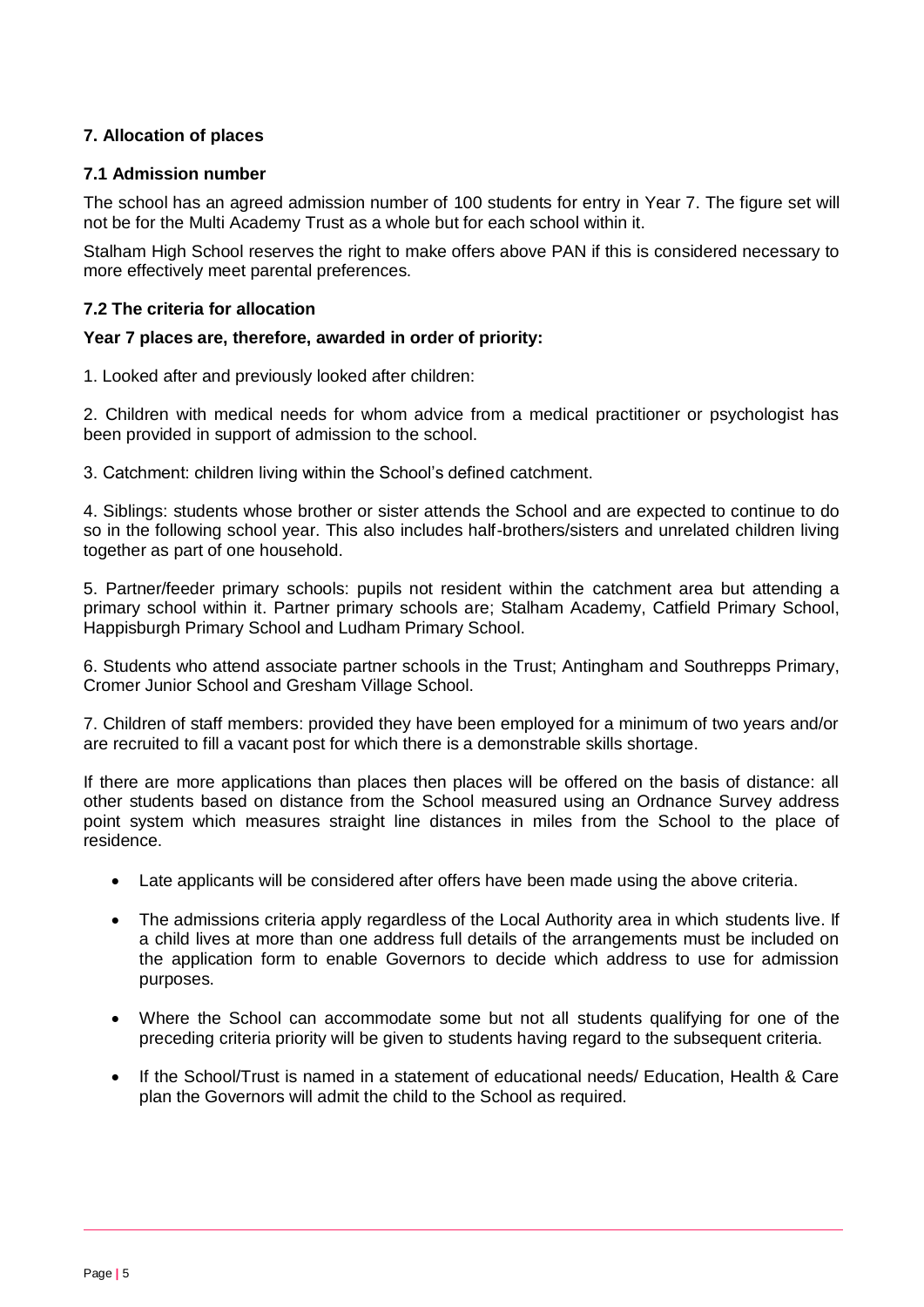- Proof of address and residency may be required and the Governors/Trustees retain the right to withdraw any place offered on the basis of a fraudulent or intentionally misleading application.
- The Trust will meet in full the requirements of the School Admissions Code which is attached to this policy as Appendix 1.
- The Academy Trust will ensure that an Independent Appeals Panel is trained to hear admission appeals in accordance with statutory requirements. Full details of the appeals process will be forwarded on request.
- In matters relating to admissions, parents can get advice from the Admissions Teams of the relevant Authority (at Norfolk County Council: admissions@norfolk.gov.uk or 0344 800 8020). The department of Education also provides a range of information on its website : [www.dfe.gov.uk](http://www.dfe.gov.uk/)
- Objections to the Admissions Policy will be considered by the Schools Adjudicator on behalf of the Secretary of State. The Academy Trust will abide by any decisions made.
- The Academy Trust will take part in any mandatory Admissions Forum set up by the Local Authority (LA) in which it is situated and have regard to its advice, and will participate fully in the co-ordinated admission arrangements operated by the LA and the local Fair Access Protocol.

## **7.3 Oversubscription criteria**

All children whose statement of special educational needs (SEN) or education, health and care (EHC) plan names the School will be admitted before any other places are allocated.

#### **8. In-year admissions**

You can apply for a place for your child at any time outside the normal admissions round. As is the case in the normal admissions round, all children whose statement of SEN or EHC plan names the School will be admitted.

Likewise, if there are spaces available in the year group you are applying for, your child will always be offered a place.

Applications for in-year admissions should be sent to NCC.

#### **9. Appeals**

If your child's application for a place at the School is unsuccessful, you will be informed why admission was refused and given information about the process for hearing appeals. If you wish to appeal, you must set out the grounds for your appeal in writing and send it to the following address:

#### [office@stalhamhigh.co.uk](mailto:office@sheringhamhigh.co.uk)

You can find details of the School's appeals timetable on the School's webpage:

<http://www.nnat.org.uk/stalham-high-school/parents-and-carers/admissions/>